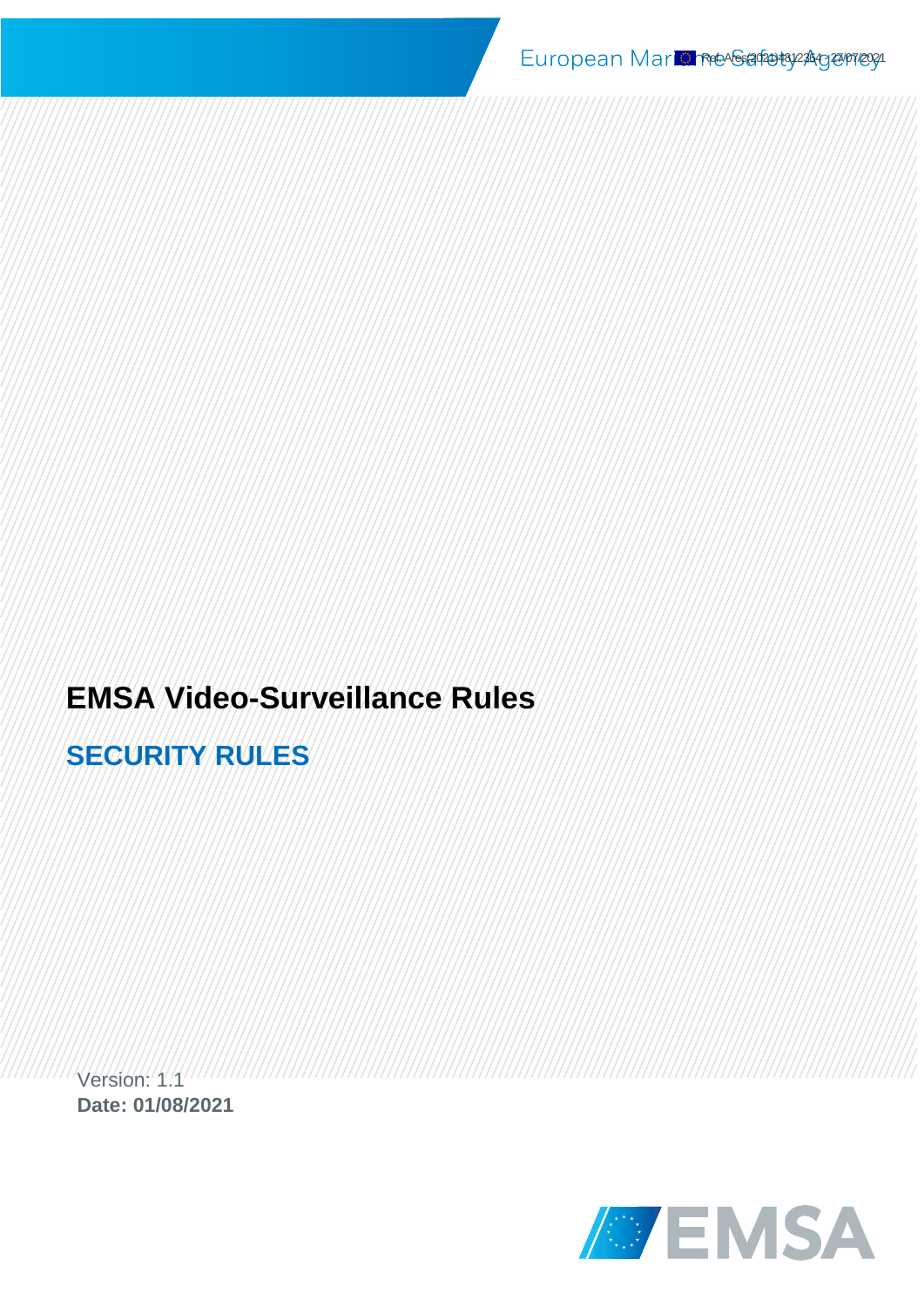# **Document History**

| <b>Version</b> | <b>Date</b> | <b>Changes</b>                                                                                                                                           | <b>Prepared</b> | Approved |
|----------------|-------------|----------------------------------------------------------------------------------------------------------------------------------------------------------|-----------------|----------|
| 1.0            | 02/05/2016  | <b>None</b>                                                                                                                                              | A.2             | ED       |
| 1.1            | 01/08/2021  | CCTV Rules adapted to the changes in EMSA's<br>organisation and chapter 3 updated to reflect a<br>technical upgrade of the CCTV system in the<br>Agency. | 4.2             | ED       |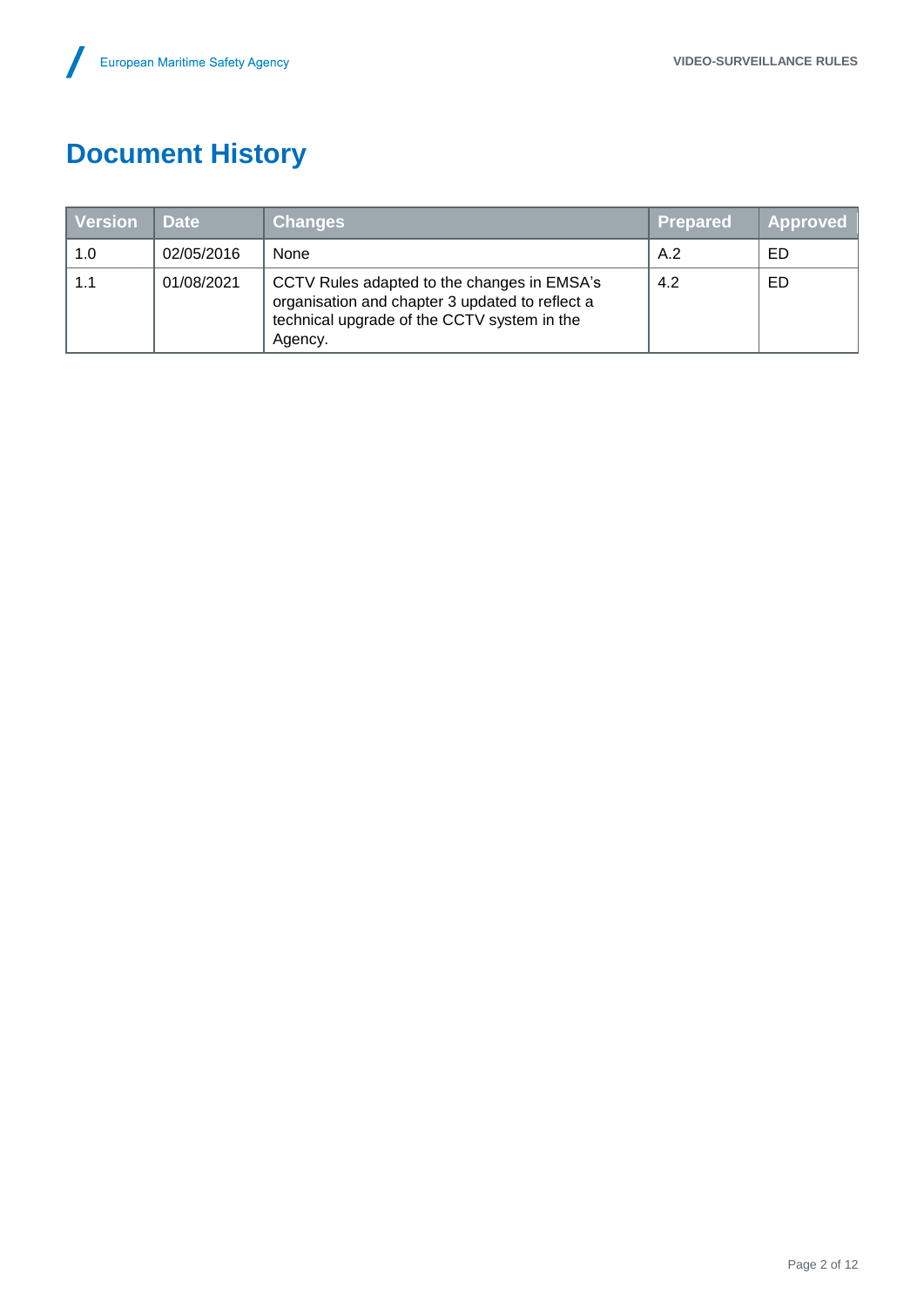# **Table of Contents**

| 1.1 |  |
|-----|--|
| 1.2 |  |
| 2.  |  |
| 2.1 |  |
| 2.2 |  |
| 2.3 |  |
| 2.4 |  |
| 2.5 |  |
| 2.6 |  |
| 2.7 |  |
| 3.  |  |
| 4.  |  |
| 4.1 |  |
| 4.2 |  |
| 4.3 |  |
| 4.4 |  |
| 4.5 |  |
| 4.6 |  |
| 5.  |  |
| 6.  |  |
| 6.1 |  |
| 6.2 |  |
| 6.3 |  |
| 6.4 |  |
| 6.5 |  |
| 7.  |  |
| 8.  |  |
| 9.  |  |
| 9.1 |  |
| 9.2 |  |
|     |  |
|     |  |
|     |  |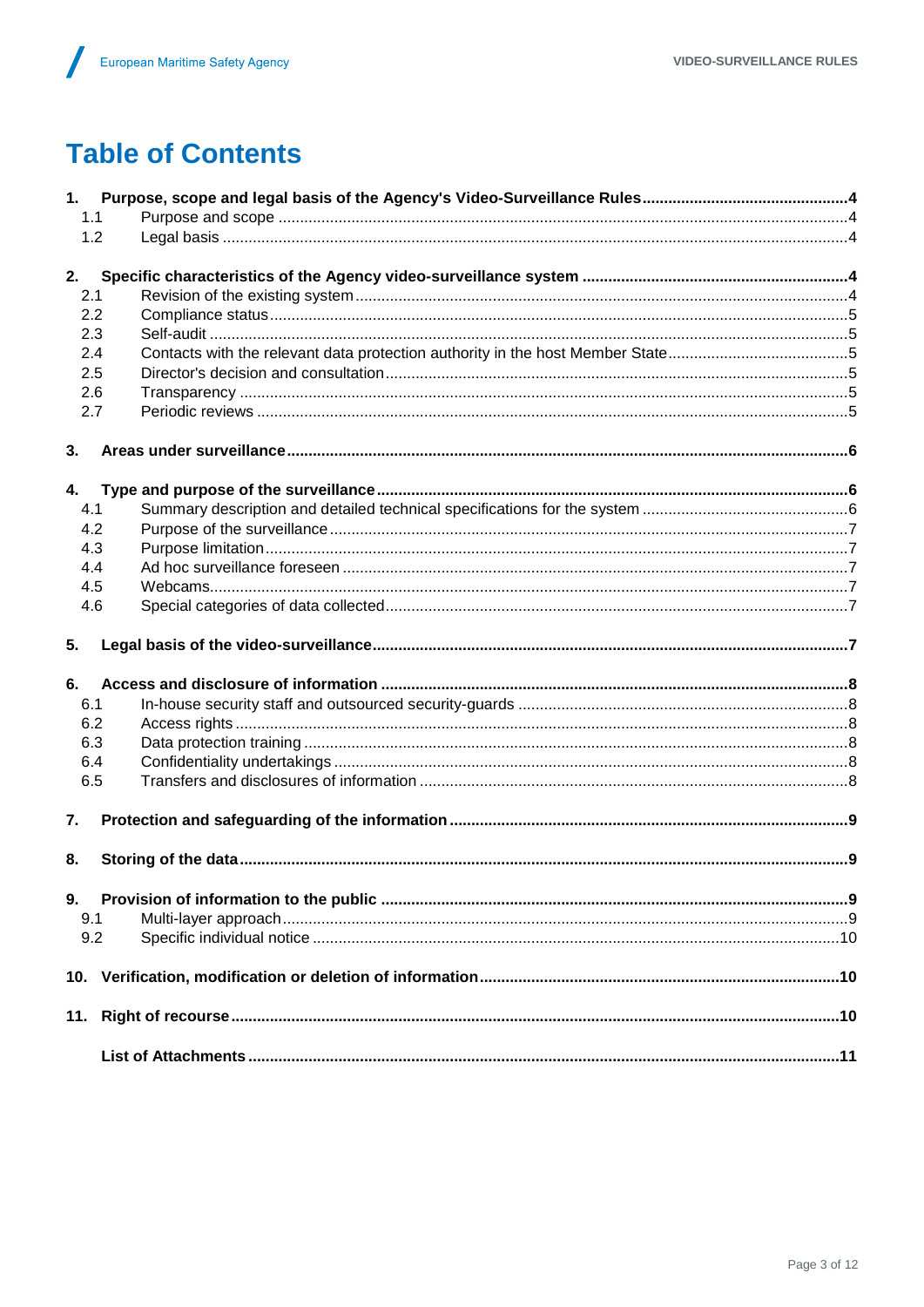# <span id="page-3-0"></span>**1. Purpose, scope and legal basis of the Agency's Video-Surveillance Rules**

#### <span id="page-3-1"></span>1.1 Purpose and scope

For the safety and security of its buildings, assets, staff and visitors, the European Maritime Safety Agency (the Agency) operates a video-surveillance system. These Video-Surveillance Rules, along with their attachments, describe the Agency's video-surveillance system and the safeguards that the Agency takes to protect the personal data, privacy and other fundamental rights and legitimate interests of those individuals whose images may be caught by the cameras.

The purpose of the video surveillance system is the reduction and prevention of security incidents. The system helps to ensure the security of the buildings, the safety of staff and visitors, as well as property and information located or stored on the premises, by means of controlling access to the Agency buildings in compliance with Regulation (EC) No 45/2001 of 18 December 2000 on the protection of individuals with regard to the processing of personal data by the Community institutions and bodies and on the free movement of such data and the applicable Portuguese legislation as well as the European Data Protection Supervisor (EDPS) Guidelines.

The video surveillance system, which operates through a CCTV camera system, complements other physical security measures, such as access control systems and physical intrusion control systems. It forms part of all the security measures taken within the Agency and helps to prevent, deter, and if necessary, investigate unauthorised physical access, including unauthorised access to secure premises and protected rooms, ICT infrastructure, or operational information. In addition, video surveillance helps to prevent, detect and investigate theft of equipment or assets owned by the Agency, visitors or staff, or threats to the safety of personnel working at the offices (e.g. fire, physical assault).

#### <span id="page-3-2"></span>1.2 Legal basis

These Rules are based and framed by the following laws and regulations:

- Regulation (EC) No 45/2001 of 18 December 2000 on the protection of individuals with regard to the processing of personal data by the Community institutions and bodies and on the free movement of such data (the Regulation 45/2001);
- The European Data Protection Supervisor Video-Surveillance Guidelines (Guidelines) on 17 March 2010 and Video-Surveillance - Follow-up from 2013;
- Lei n.º 67/98 de 26 de Outubro, Lei da Protecção de Dados Pessoais (transpõe para a ordem jurídica portuguesa a Directiva n.º 95/46/CE, do Parlamento Europeu e do Conselho, de 24 de Outubro de 1995, relativa à protecção das pessoas singulares no que diz respeito ao tratamento dos dados pessoais e à livre circulação desses dados);
- Lei nº 35/2004 de 29 de Julho (Regulamento Do Código Do Trabalho);
- Lei nº 49/2008 de 27 de Agosto (Lei de Organização da Investigação Criminal);
- <span id="page-3-3"></span>■ Lei nº 34/2013 de 16 de Maio (Regime Do Exercício Da Atividade De Segurança Privada.

# **2. Specific characteristics of the Agency videosurveillance system**

#### <span id="page-3-4"></span>2.1 Revision of the existing system

A video-surveillance system had already been operating in the Agency before the issuance of the Video-Surveillance Guidelines by the European Data Protection Supervisor ("Guidelines") on 17 March 2010: [https://secure.edps.europa.eu/EDPSWEB/webdav/site/mySite/shared/Documents/Supervision/Guidelines/10-03-](https://secure.edps.europa.eu/EDPSWEB/webdav/site/mySite/shared/Documents/Supervision/Guidelines/10-03-17_Video-surveillance_Guidelines_EN.pdf) [17\\_Video-surveillance\\_Guidelines\\_EN.pdf](https://secure.edps.europa.eu/EDPSWEB/webdav/site/mySite/shared/Documents/Supervision/Guidelines/10-03-17_Video-surveillance_Guidelines_EN.pdf) and the "Video-Surveillance - Follow-up" from 2013: [https://secure.edps.europa.eu/EDPSWEB/webdav/site/mySite/shared/Documents/Supervision/Guidelines/12-02-](https://secure.edps.europa.eu/EDPSWEB/webdav/site/mySite/shared/Documents/Supervision/Guidelines/12-02-13_Report_CCTV_EN.pdf) [13\\_Report\\_CCTV\\_EN.pdf](https://secure.edps.europa.eu/EDPSWEB/webdav/site/mySite/shared/Documents/Supervision/Guidelines/12-02-13_Report_CCTV_EN.pdf)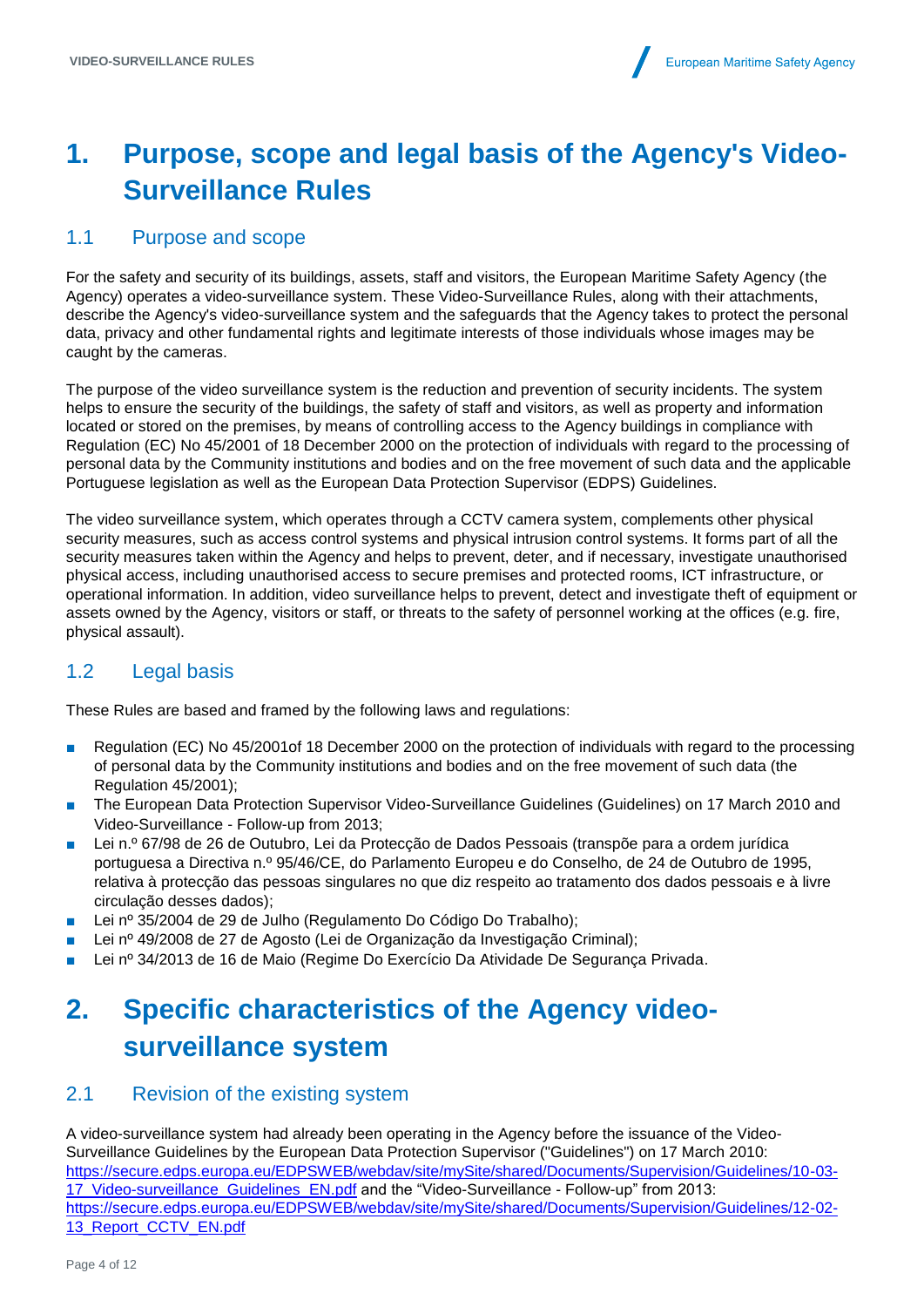The Agency procedures, however, are hereby being revised to comply with the recommendations set forth in the above Guidelines.

#### <span id="page-4-0"></span>2.2 Compliance status

The Agency processes the images in accordance with both the Regulation (EC) No 2018/1725 and the respective EDPS Guidelines on the protection of personal data by the EU institutions and bodies.

Considering the results of a threshold assessment (attached), it was concluded that a DPIA on the assessment of the risks posed by the standard operation of the system was necessary. Such DPIA was carried out in accordance with the applicable provisions of Regulation 2018/1725 and the relevant Guidelines and templates.

The Executive Director, Staff committee and the Agency's DPO have been consulted by means of a Note, enclosed into the ARES Workflow requiring either a 'visa' or a signature of the file.

#### <span id="page-4-1"></span>2.3 Self-audit

The system is subject to a self-audit on an ad-hoc basis.

#### <span id="page-4-2"></span>2.4 Contacts with the relevant data protection authority in the host Member State

The competent data protection authority in Portugal (Comissão Nacional de Protecção de Dados) was informed about the installation of the video-surveillance system on the outside of the building. On the-spot notices on videosurveillance are also available in Portuguese language.

#### <span id="page-4-3"></span>2.5 Director's decision and consultation

The decision to use the current video-surveillance system and to adopt the safeguards as described in these Video-Surveillance Rules was made by the Director of the Agency after consulting the Agency's Security Officer (Head of Unit 4.2), the Agency's Data Protection Officer and the Staff Committee.

During this decision-making process, the Agency demonstrated and documented the need for a video-surveillance system as proposed in these rules, discussed alternatives and concluded that the maintenance of the current video-surveillance system, after the adoption of the data protection safeguards proposed in these rules, is necessary and proportionate for the purposes described in Section 1, and addressed the concerns of the DPO and the Staff Committee.

#### <span id="page-4-4"></span>2.6 Transparency

The Video-Surveillance Rules have two versions, a version for restricted use and this public version available and posted on Agency internet:<http://emsa.europa.eu/> and intranet sites at [http://emsanet/.](http://emsanet/) This public version of the Video-Surveillance Rules contains a summary information with respect to particular topics or attachments. Information is only omitted from the public version when the preservation of confidentiality is absolutely necessary for compelling reasons (e.g. for security reasons or to preserve the confidentiality of commercially sensitive information or to protect the privacy of individuals).

#### <span id="page-4-5"></span>2.7 Periodic reviews

A periodic data protection review will be undertaken by the Unit 4.2 every two years save in justified cases may be carried on more frequently. During the periodic reviews the following aspects of the system will be re-assessed:

- if there continues to be a need for the video-surveillance system,
- if the system continues to serve its declared purpose, and that
- if adequate alternatives remain unavailable.

The periodic reviews will also cover all other issues addressed in the first report, in particular, whether the Video-Surveillance Rules continue to comply with the Regulation and the Guidelines (adequacy audit), and whether they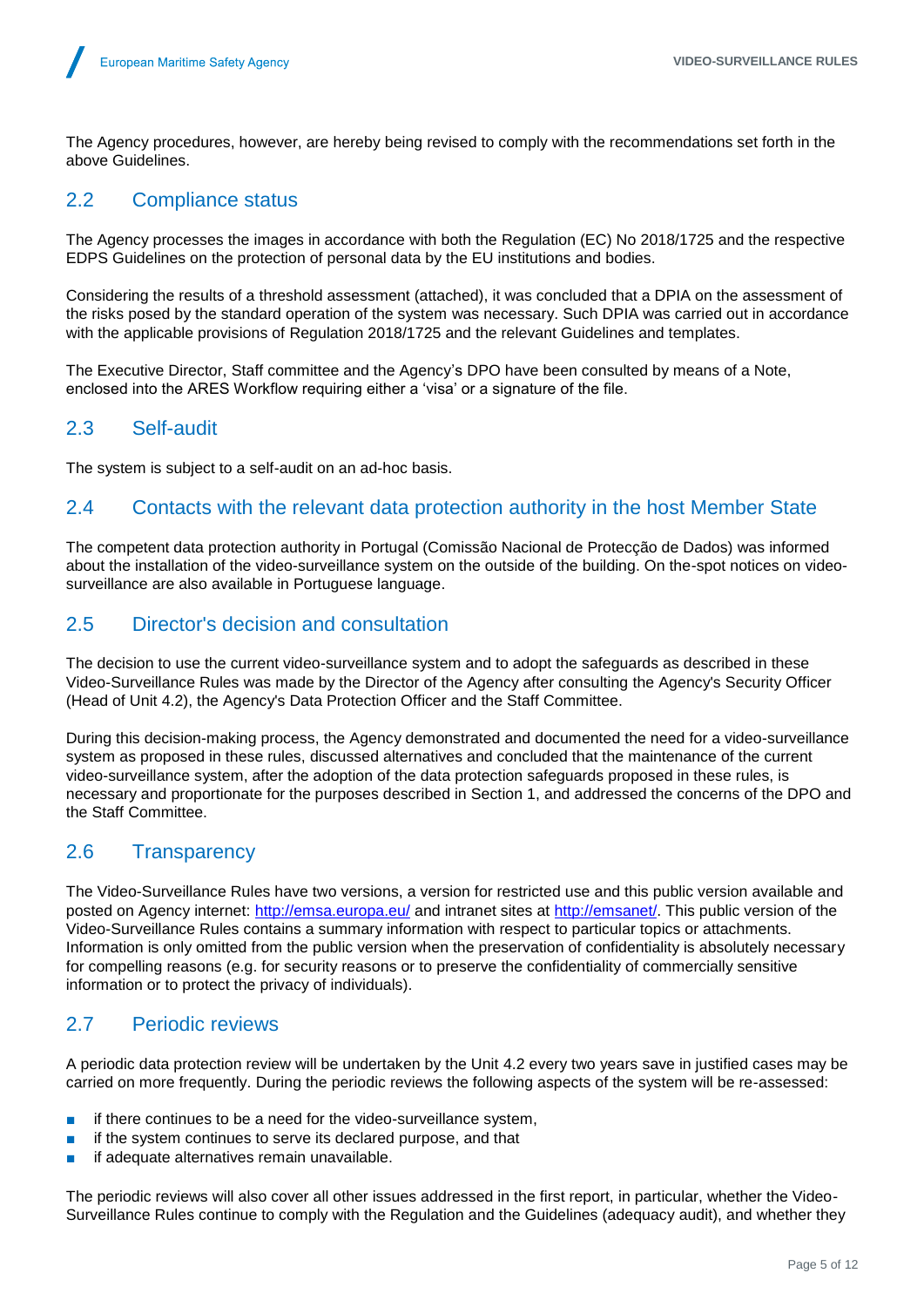are followed in practice (compliance audit). Copy of the periodic report will also be attached to these Video-Surveillance Rules in Attachment 1.

### <span id="page-5-0"></span>**3. Areas under surveillance**

The video-surveillance system consists of 91 fixed cameras. A map with the location of the cameras is included as Attachment 2.

Based on their type and location the cameras are divided into three categories:

- 1. Six (6) external cameras of the 'dome' type are located on the west and south facades of the Agency building. They are movable (head) type of cameras with a 'zoom' function;
- 2. Twelve (12) external cameras of the 'bullet' type and 'fixed dome bullet' type are located on the east and north facades of the Agency building, internal garden, courtyard and the rooftops.
- 3. Nineteen (19) cameras are located as fixed cameras inside of the Agency building. They are facing the most important points of the building from a security perspective, i.e., main hall, entrance doors, evacuation exits, Data Centre doors (ICT server room, including servers for sensitive information) and other crucial points of the building.

The above three categories of cameras are operational on a 24/7 basis ('Recording Mode' - on / 'View Mode' on) – the 'live image' is displayed permanently on the CCTV monitors and the footage is recorded on the server.

Monitoring outside EMSA building on the territory of Praça Europa in Lisbon is limited to an absolute minimum, meaning that the CCTV cameras are located and installed in a way to face only the entrance points of the Agency's building and the most exposed and particularly vulnerable points of the building from a security perspective (i.e. glazed walls on the ground floor), as indicated in the description above.

For the cameras on the outside of the building, the necessity of such operation is rooted in the fact that EMSA's Headquarters is located in the heart of the city with a lot of traffic around it, including a thriving nightlife. As such, this location elevates the level of security risk for the Agency's premisses and operations.

4. Fifty-four (54) cameras are located inside of the Agency building and cover the common areas such as corridors and hallways. They operate on a daily basis between 20:00h and 8:00h and weekends (out of working hours) in 'Recording Mode' - on / 'View Mode' – off. It means that 'live image' is not displayed on the CCTV monitors and is not available for security guards. In case of reported incident, the access to the recorded footage can be available on the server for authorised persons only, for period of 30 days.

Operation of the internal cameras on 24/7 modus is necessary because of the 24/7 operation of certain services at the Agency, which present the highest security vulnerability, for example the MSS Centre.

Besides the cameras mentioned above, there are no cameras elsewhere either in the building or outside of it. There is no monitoring of areas under heightened expectations of privacy such as individual offices, leisure areas, toilet facilities and others. The location of the cameras was carefully reviewed to ensure that they minimise the monitoring of areas that are not relevant for the intended purposes.

### <span id="page-5-1"></span>**4. Type and purpose of the surveillance**

#### <span id="page-5-2"></span>4.1 Summary description and detailed technical specifications for the system

The Agency video-surveillance system (as described in chapter 3 above) is a conventional system. It records digital images and is equipped with motion detection. It records any movement detected by the cameras in the area under surveillance, together with time, date, and location. All cameras operate daily, as described under point 3 'Areas under surveillance' above. The image quality normally allows identifications of persons recorded within the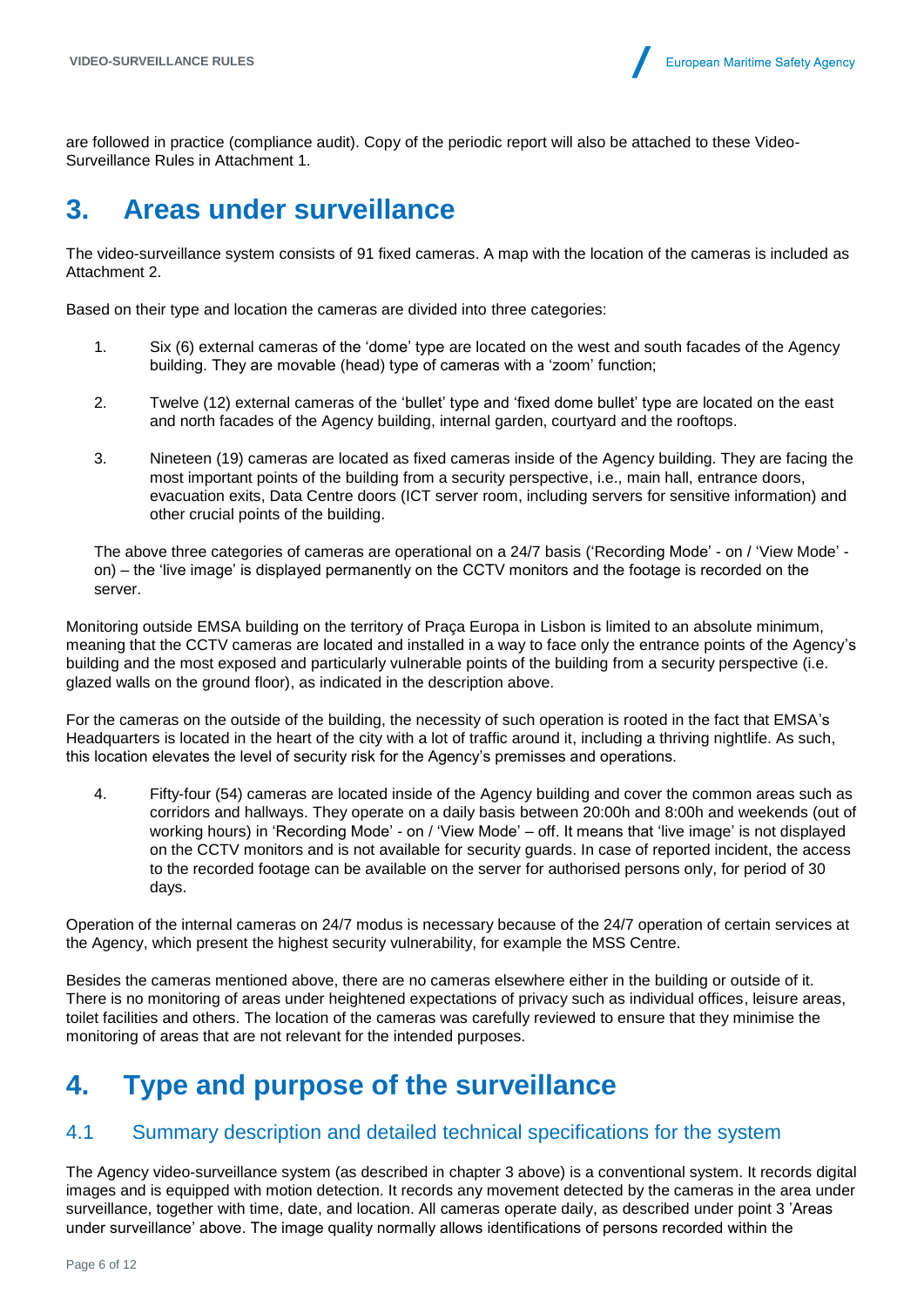camera's area of coverage. The cameras are all fixed in a way that they cannot be used by the operators to follow individuals around.

The Agency does not use high-tech or intelligent video-surveillance technology, does not interconnect its system with other systems nor engages in covert surveillance, using sound recording or "talking CCTV". The technical specifications for the cameras and for the video-surveillance system as a whole (including any software and hardware) are included in Attachment 3.

#### <span id="page-6-0"></span>4.2 Purpose of the surveillance

The Agency uses its video-surveillance system for the sole purposes of security and access control. The videosurveillance system helps control access to the Agency building and helps ensure the security of the building, the safety of the staff and visitors, as well as property and information located or stored on the premises. It complements other physical security systems such as access control systems and physical intrusion control systems. It forms part of the measures to support Agency's broader security policies and helps prevent, deter, and if necessary, investigate unauthorised physical access, including unauthorised access to secure premises and protected rooms, IT infrastructure, or operational information. In addition, video-surveillance helps prevent, detect and investigate theft of equipment or assets owned by the Agency, visitors or staff, and threats to the safety of visitors or personnel working at the office (e.g. fire, physical assault).

#### <span id="page-6-1"></span>4.3 Purpose limitation

The system is not used for any other purpose, for example, it is not used to monitor the work of employees or to monitor attendance. Neither is the system used as an investigative tool for purposes other than investigating physical security incidents such as thefts or unauthorised access. It is only in exceptional circumstances that the images may be transferred to investigatory bodies in the framework of a formal disciplinary or criminal investigation.

#### <span id="page-6-2"></span>4.4 Ad hoc surveillance foreseen

At present the Agency does not foresee *ad hoc* surveillance operations which would need special planning.

#### <span id="page-6-3"></span>4.5 Webcams

There are no webcams located in the Agency premises, that are used for the surveillance purpose. All webcams which are integral elements of personal computers or A-V conference systems can be used for communication purposes only.

#### <span id="page-6-4"></span>4.6 Special categories of data collected

The Agency does not collect special categories of data while operating the CCTV System.

### <span id="page-6-5"></span>**5. Legal basis of the video-surveillance**

The use of our video-surveillance system is necessary for the management and functioning of the Agency (for the security and access control purpose described in Section 4.2 above). Therefore, the Agency has a lawful ground for the video-surveillance . A more detailed and specific legal basis for the video-surveillance is provided in these Video-Surveillance Rules (paragraph 1.2 above). These Rules form part of the Security Rules adopted by the Agency.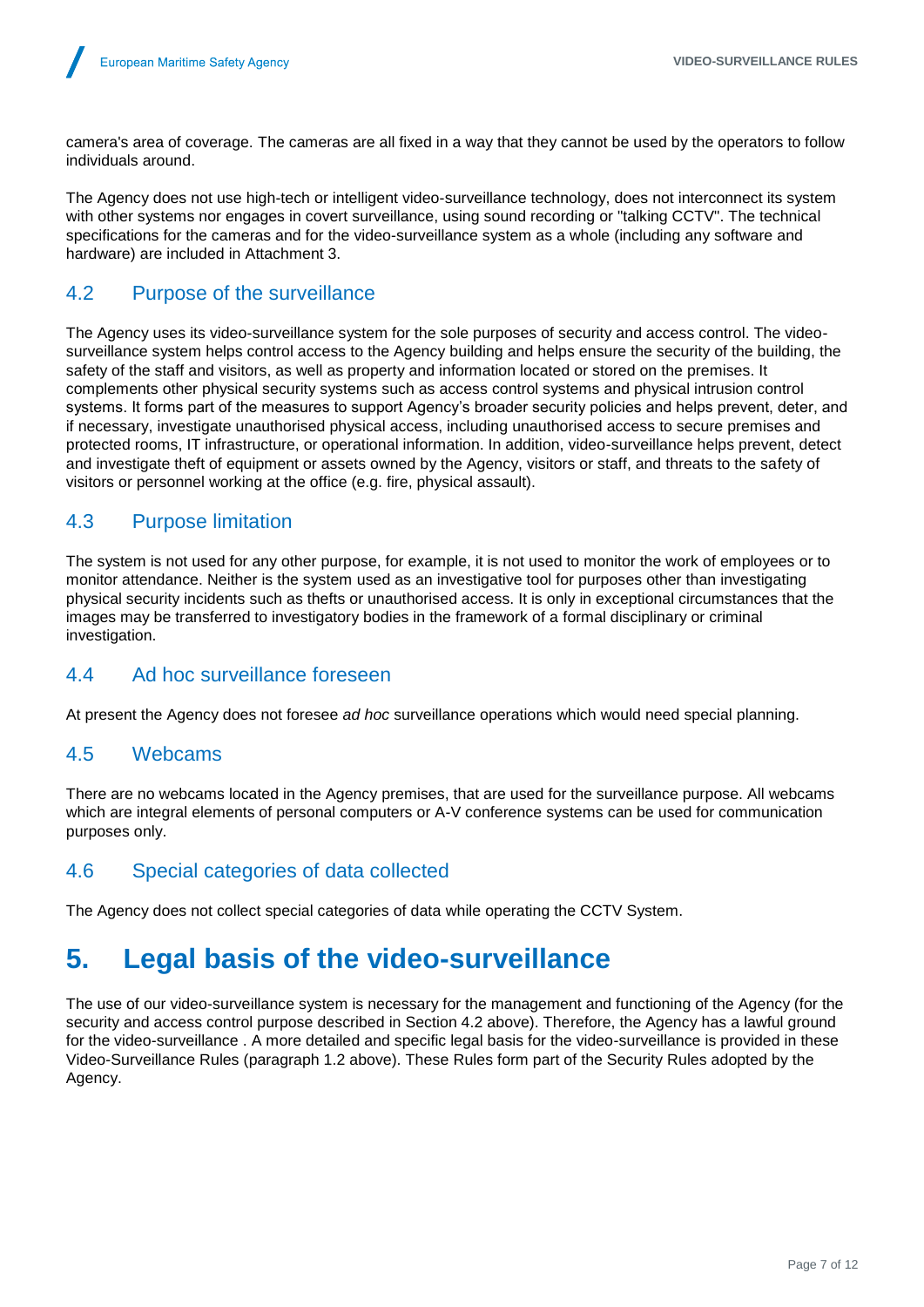### <span id="page-7-0"></span>**6. Access and disclosure of information**

#### <span id="page-7-1"></span>6.1 In-house security staff and outsourced security-guards

Recorded video footage is accessible to the in-house security staff only. Live video footage is also accessible to security guards on duty. These security guards work for a licensed security company, contracted by the Agency. A copy of the contract with this security company is included in Attachment 4.

#### <span id="page-7-2"></span>6.2 Access rights

These Rules for Video-Surveillance specify who has access to the video-surveillance footage and/or the technical architecture of the video-surveillance system, for what purpose and what those access rights consist of. In particular, the right to:

- view the footage real-time,
- view the recorded footage, or
- copy,
- download,
- delete, or
- alter any footage.

#### <span id="page-7-3"></span>6.3 Data protection training

All personnel with access rights, including the security guards, are given data protection training. Training is provided for each new member of the staff and periodic workshops on data protection compliance issues are carried out at least once every two years for all staff with access rights.

#### <span id="page-7-4"></span>6.4 Confidentiality undertakings

After the training each staff member with access rights also signs a confidentiality undertaking. This undertaking was also signed by the contracted security company. Templates of these confidentiality undertakings are attached as Attachment 5.

#### <span id="page-7-5"></span>6.5 Transfers and disclosures of information

All transfers and disclosures of information outside the responsible personnel are documented and subject to a rigorous assessment of the necessity of such transfer and the compatibility of the purposes of the transfer with the initial security and access control purpose of the processing. The register of retention and transfers is included in Attachment 6. The DPO of the Agency is consulted in each case thereof. No access is given to management or human resources.

Local police may be given access if needed to investigate or prosecute criminal offences. The the Agency Security Officer shall be responsible to give authorisation to provide information and/or images to the local police. Every occasion of a request and provided authorisation shall be documented based on the template Disclosure Request Form, Attachment 8 to these Rules.

Under exceptional circumstances, access may also be given to

- the European Anti-fraud Office ("OLAF") in the framework of an investigation carried out by OLAF,
- the Commission's Investigation and Disciplinary Office ("IDOC") in the framework of a disciplinary investigation, under the rules set forth in Annex IX of the Staff Regulations of Officials of the European Communities, or
- those carrying out a formal internal investigation or disciplinary procedure within the Agency, provided that it can be reasonably expected that the transfers may help investigation or prosecution of a sufficiently serious disciplinary offence or a criminal offence.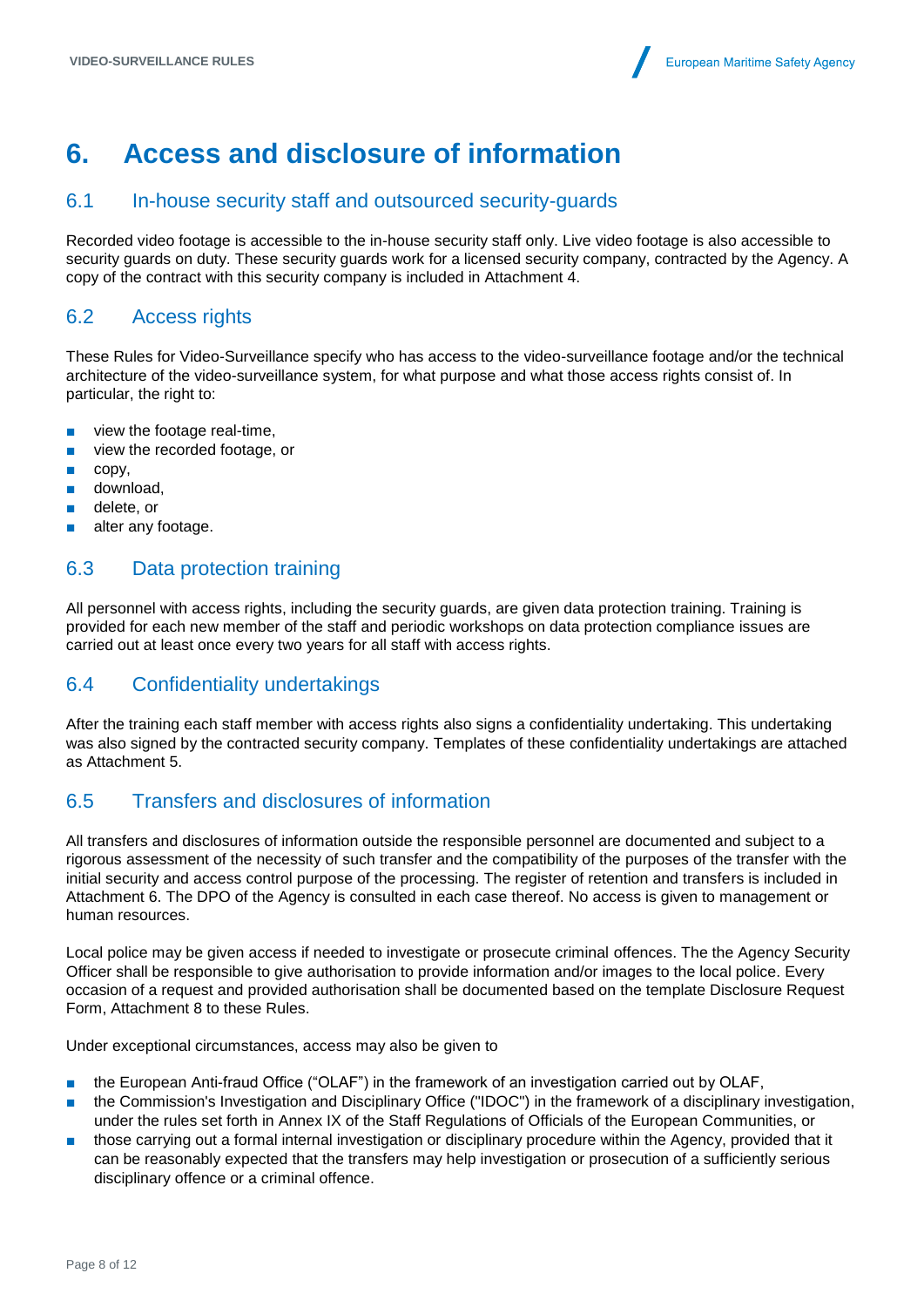# <span id="page-8-0"></span>**7. Protection and safeguarding of the information**

In order to protect the security of the video-surveillance system, including personal data, a number of technical and organisational measures have been put in place.

Among others, the following measures are taken:

- Secure premises, protected by physical security measures, host the servers storing the images recorded; network firewalls protect the logic perimeter of the IT infrastructure and the main computer systems holding the data are security hardened.
- Administrative measures include the obligation of all contractors' personnel having access to the system (including those maintaining the equipment and the systems) to have relevant security documentation under national law.
- All staff (external and internal) with access rights signs confidentiality undertakings.
- Access rights to users are granted to only those resources which are strictly necessary to carry out their jobs.
- Only the system administrator specifically appointed by the controller for this purpose is able to grant, alter or annul any access rights of any persons. Any provision, alteration or annulment of access rights is made pursuant to the criteria established in the Agency rules and mechanisms in place.

### <span id="page-8-1"></span>**8. Storing of the data**

The procedure for retention of images is in accordance with Regulation 2018/1725. The retention time complies with the applicable Portuguese legislation which requires data storage of 30 days, after which images are deleted automatically.

If any image needs to be stored to further investigate or evidence a security incident, they may be retained as necessary. Their retention is rigorously documented and the need for retention is periodically reviewed. A copy of the register of retention and transfers is included in Attachment 6.

The system is also monitored live by the security guard in the downstairs building reception 24 hours a day.

### <span id="page-8-2"></span>**9. Provision of information to the public**

#### <span id="page-8-3"></span>9.1 Multi-layer approach

The Agency provides information to the public about the video-surveillance in an effective and comprehensive manner. It presents a multi-layer approach, which consists of a combination of the following methods:

- on-the-spot notices to alert the public to the fact that monitoring takes place and provide them with essential information about the processing;
- These Video-Surveillance Rules are made available on Agency's intranet and also on its internet sites. For purposed of confidentiality and protection of the legitimate interests, certain attachments are not publicly disclosed;
- Print-outs of these Video-Surveillance Rules are also available from Agency's Security Officer upon request;
- A phone number and an email address are provided for further enquiries (general the Agency contact points).

The Agency also provides on-the-spot notice adjacent to the areas monitored. Notices are placed near the main entrance, the elevator entrances and in the parking garage within the Agency parking area and at the entry to the parking garage.

The Agency's on-the-spot data protection notice is included as Attachment 7.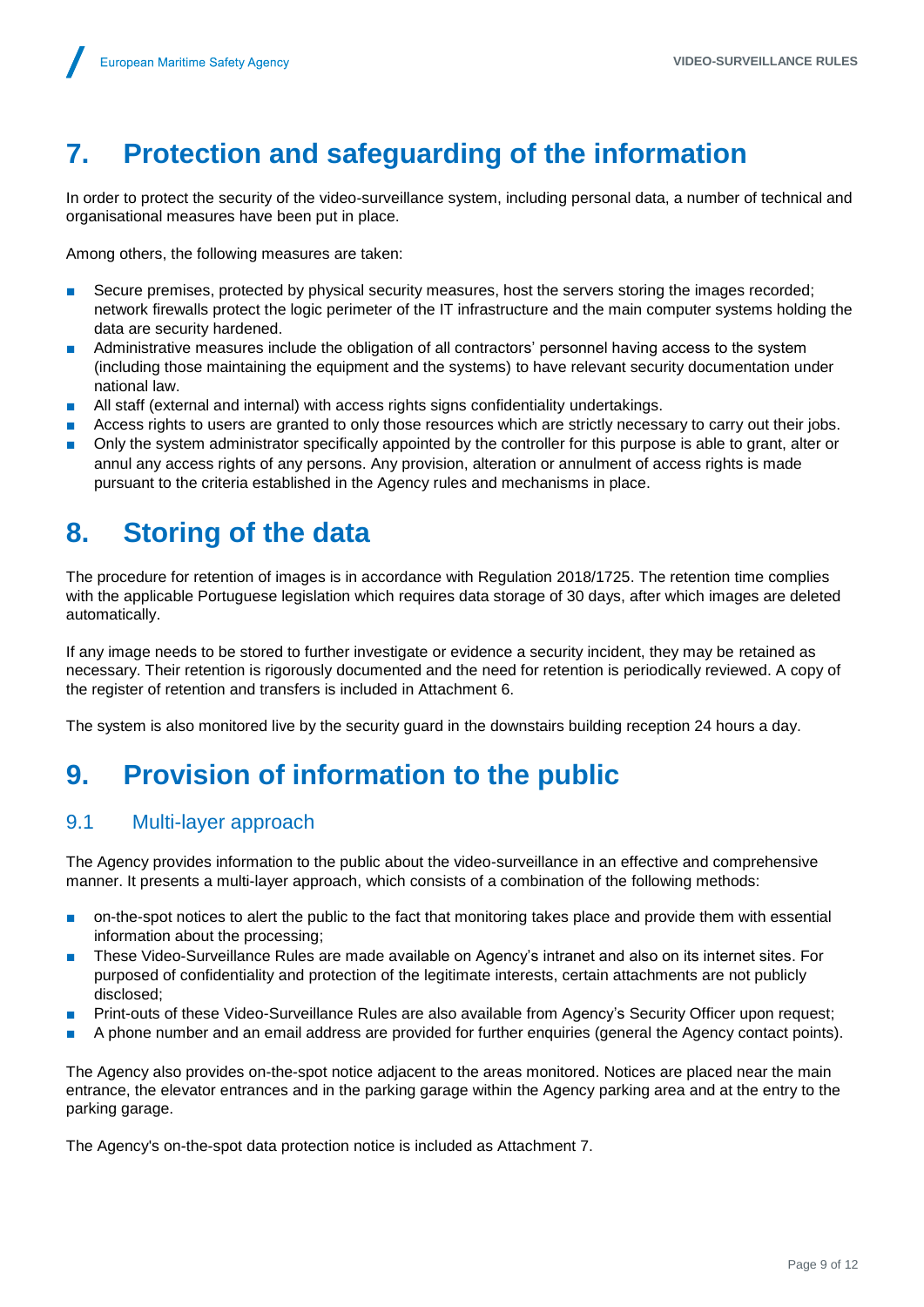#### <span id="page-9-0"></span>9.2 Specific individual notice

In addition, individuals must also be given individual notice if they were identified on camera (for example, by security staff in a security investigation) provided that one or more of the following conditions also apply:

- their identity is noted in any files/records,
- the video recording is used against the individual,
- kept beyond the regular retention period,
- transferred outside the 4.2 Unit, or
- if the identity of the individual is disclosed to anyone else but the Security Officer.

Provision of notice may sometimes be delayed temporarily, for example, if it is necessary for the prevention, investigation, detection and prosecution of criminal offences. The Agency DPO is consulted in all such cases to ensure that the individual's rights are respected

### <span id="page-9-1"></span>**10. Verification, modification or deletion of information**

Members of the public have the right to access their personal data the Agency holds on them and to correct and complete such data. Any request for access, rectification, blocking and/or erasing of personal data should be directed to the Agency Security Officer. The Security Officer may also be contacted in case of any other questions relating to the processing of personal data via the video surveillance system.

Whenever possible, the Security Officer responds to an enquiry in substance within 15 calendar days. If this is not possible, the applicant is informed of the next steps and the reason for the delay within 15 days. Even in the most complex of cases access must be granted or a final reasoned response must be provided rejecting the request within three months at the latest. The Unit 4.2 shall make its best efforts to respond earlier, especially if the applicant establishes the urgency of the request.

If specifically requested, a viewing of the images may be arranged, or the applicant may obtain a copy of the recorded images on a DVD or other media. In case of such a request, the applicants must indicate their identity beyond doubt (e.g. they should bring identity cards when attending the viewing) and, whenever possible, also designate the date, time, location and circumstances when they were caught on cameras. They shall also provide a recent photograph of themselves that allows the security staff to identify them from the images reviewed.

At this time, the Agency does not charge applicants for requesting a viewing or a copy of their recorded images. However, the Agency reserves the right to charge a reasonable amount in case the number of such access requests increases.

An access request may be refused when an exemption under Article 25 of Regulation 2018/1725 applies in a specific case as described by the Internal rules concerning restrictions of certain rights of data subjects in relation to processing of personal data in the framework of the functioning of the European Maritime Safety Agency (EMSA), available as a publication at the OJ under the following link: [https://eur-lex.europa.eu/legal](https://eur-lex.europa.eu/legal-content/EN/TXT/?uri=uriserv%3AOJ.L_.2020.214.01.0005.01.FRA&toc=OJ%3AL%3A2020%3A214%3ATOC)[content/EN/TXT/?uri=uriserv%3AOJ.L\\_.2020.214.01.0005.01.FRA&toc=OJ%3AL%3A2020%3A214%3ATOC.](https://eur-lex.europa.eu/legal-content/EN/TXT/?uri=uriserv%3AOJ.L_.2020.214.01.0005.01.FRA&toc=OJ%3AL%3A2020%3A214%3ATOC)

### <span id="page-9-2"></span>**11. Right of recourse**

Every individual has the right of recourse to the European Data Protection Supervisor (edps@edps.europa.eu) if they consider that their rights under Regulation 2018/1725 have been infringed as a result of the processing of their personal data by the Agency. Before doing so, it is recommended that individuals first try to obtain recourse by contacting:

- the Security Officer [\(security@emsa.europa.eu\)](mailto:security@emsa.europa.eu) and/or
- the Data Protection Officer of the Agency at: [DPO@e4msa.europa.eu.](mailto:DPO@e4msa.europa.eu)

Staff members may also request a review from their appointing authority under Article 90 of the Staff Regulation.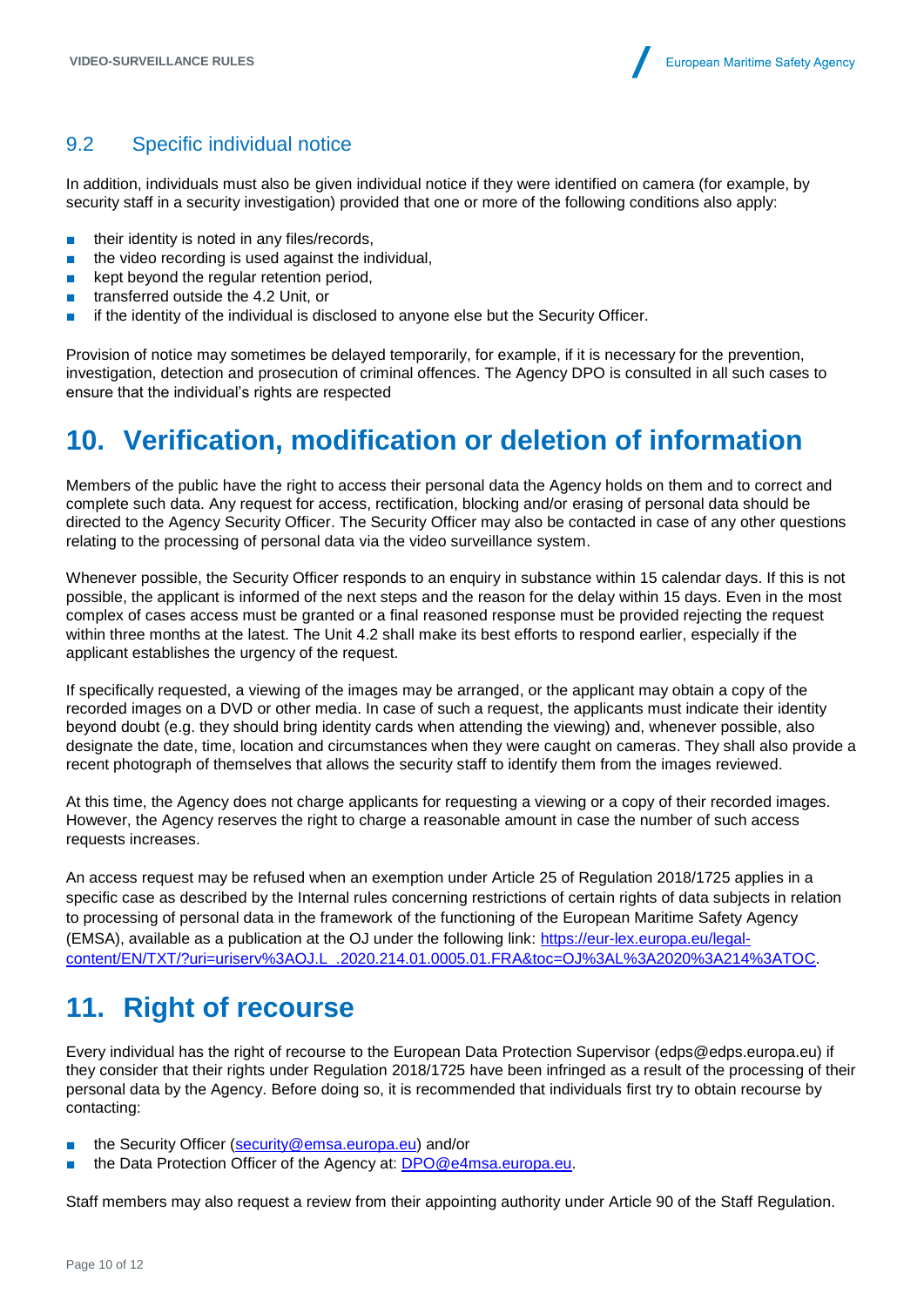# <span id="page-10-0"></span>**12. List of Attachments**

- Attachment 1 the audit report and periodic reviews *(not publicly available)*
- Attachment 2 the map with the locations of the cameras *(not publicly available)*
- Attachment 3 the brief technical specifications for the cameras and for the video-surveillance system as a whole including any software and hardware *(not publicly available)*
- Attachment 4 the contract with the outsourced security company (EMSA/OP/25/2019 Lot 1, SECURITY SERVICES with Grupo 8 – Vigilância e Prevenção Electrónica, LDA *- not publicly available)*
- Attachment 5 the template of the confidentiality undertaking
- Attachment 6 the template of register of retention and transfers
- Attachment 7 the Agency's on-the-spot data protection notice
- Attachment 8 the Disclosure Request Form.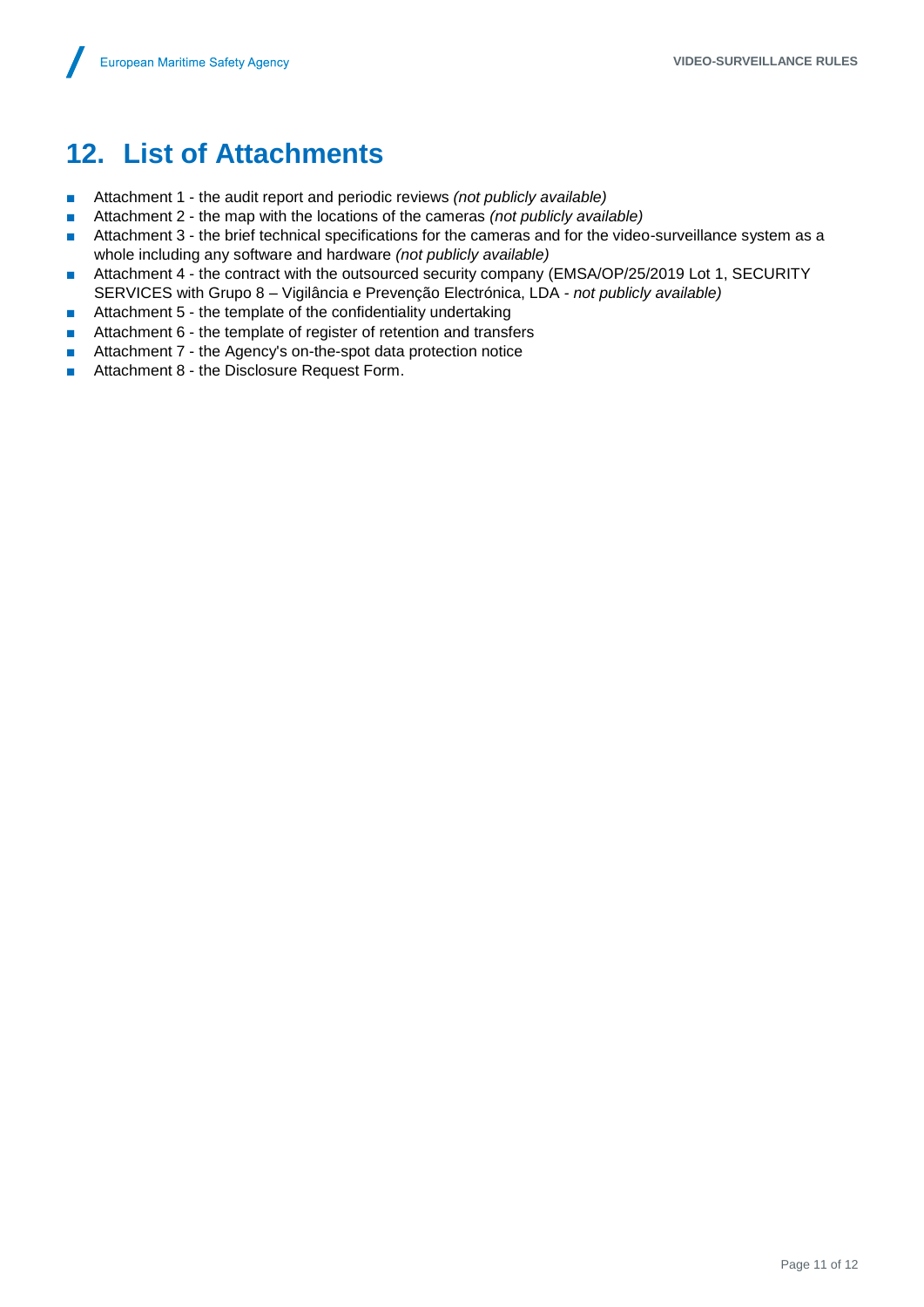#### **European Maritime Safety Agency**

Praça Europa 4 1249-206 Lisbon, Portugal Tel +351 211209 200  $\frac{1}{2}$  Electronically sighed on 27/07/2021 17:28 (UTC+02)<br>emsa.europa.eu

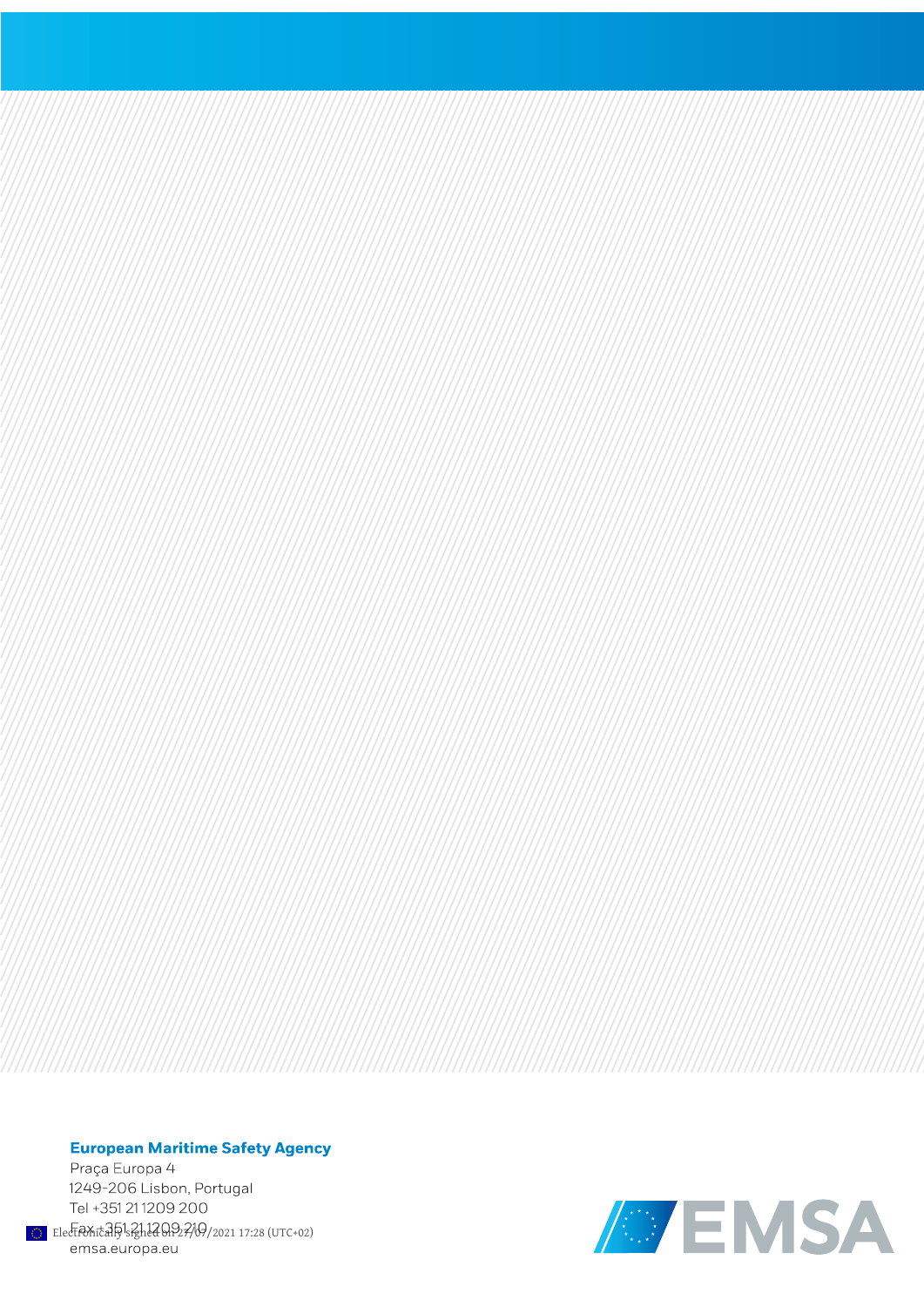

### **Attachment 5**

### **Confidentiality undertaking**

#### **[Template]**

I, [insert name and title of signatory of this declaration], the undersigned,

 $\Box$  in my own name (for a natural person)

or

 $\Box$ representative of (for a request made on behalf of a legal person)

[insert name in full of the legal person, official adress in full]

Being provided with access to the video-surveillance footage and/or the technical architecture of the videosurveillance system established by EMSA, hereby confirm:

- the rights to view the footage real-time, view the recorded footage, or copy, download, delete, or alter any footage acquired by the aforementioned video-surveillance system are provided to me within the framework of my function and duties which I perform for the Agency.
- − I am [and the entity that I represent and the staff proposed are] not subject to a conflict of interest in the context of the aforementioned functions and duties; a conflict of interest could arise in particular as a result of economic interests, political or national affinities, family or emotional ties, or any other relevant connection or shared interest;
- − that I will inform EMSA, without delay, of any situation constituting a conflict of interest or which could give rise to a conflict of interest;
- − that I will not communicate any confidential information that is revealed to me or that I have discovered. I will not make any adverse use of information given to me.
- − that I will keep the footage file entrusted to me confidential. I will not disclose such a file nor the information contained in the file to any party. I will use the footage only for the purposes of my immediate function and duties in accordance with the provisions of Regulation (EC) No 45/2001of 18 December 2000 on the protection of individuals with regard to the processing of personal data by the Community institutions and bodies and on the free movement of such data and EMSA Video-Surveillance Rules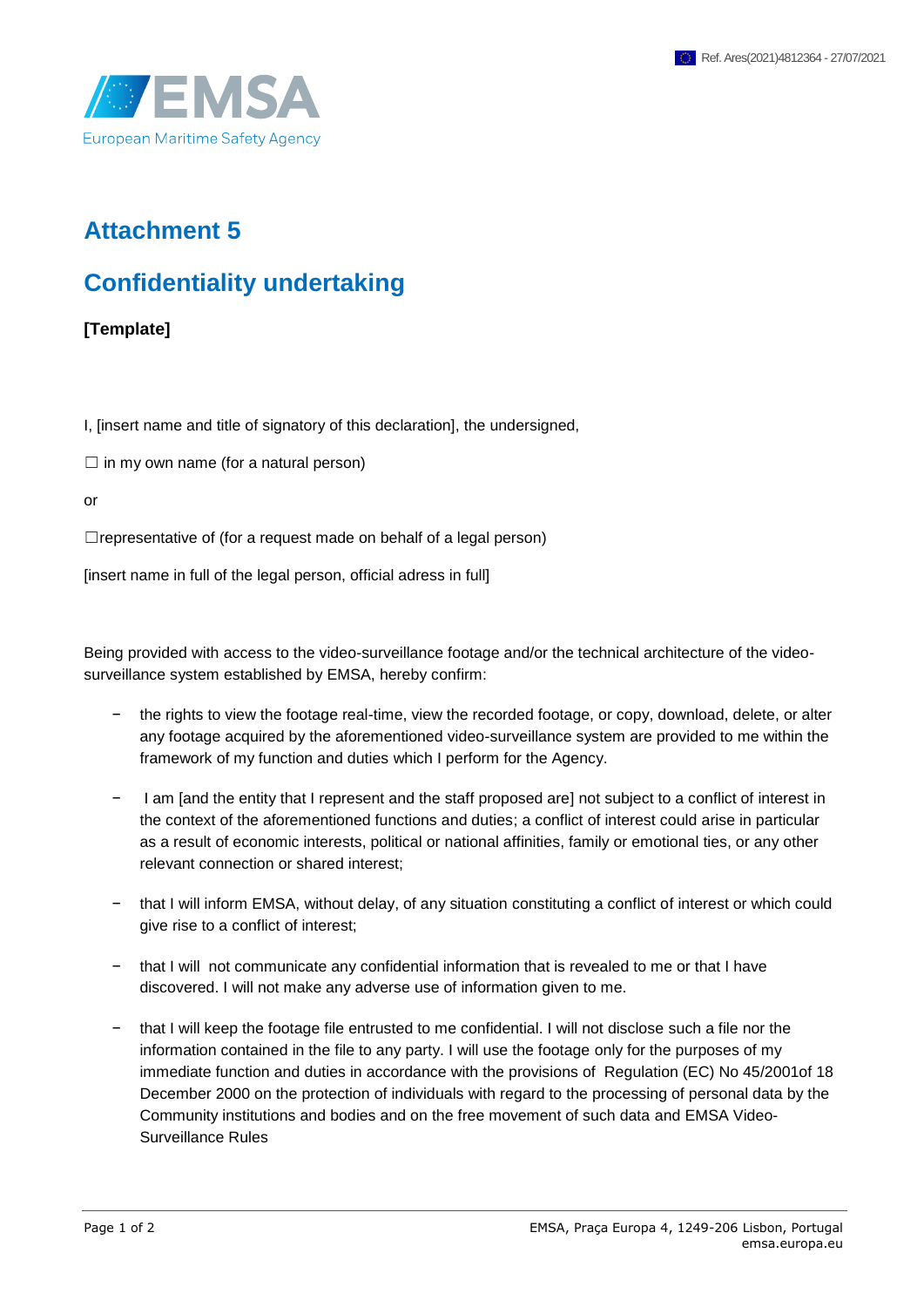

- − that I [the organisation that I represent and its staff] have not sought and will not seek, have not attempted and will not attempt to obtain, and have not accepted and will not accept, any advantage, financial or in kind, from any party whatsoever, where such advantage constitutes an illegal practice or involves corruption, either directly or indirectly, inasmuch as it is an incentive or reward relating to the access rights to the video-surveillance footage and/or the technical architecture of the videosurveillance system established by EMSA.
- − that I am aware that EMSA reserves the right to check this information, and I realise the possible consequences that may arise from any false declaration.

Full name and signature: Date: Date: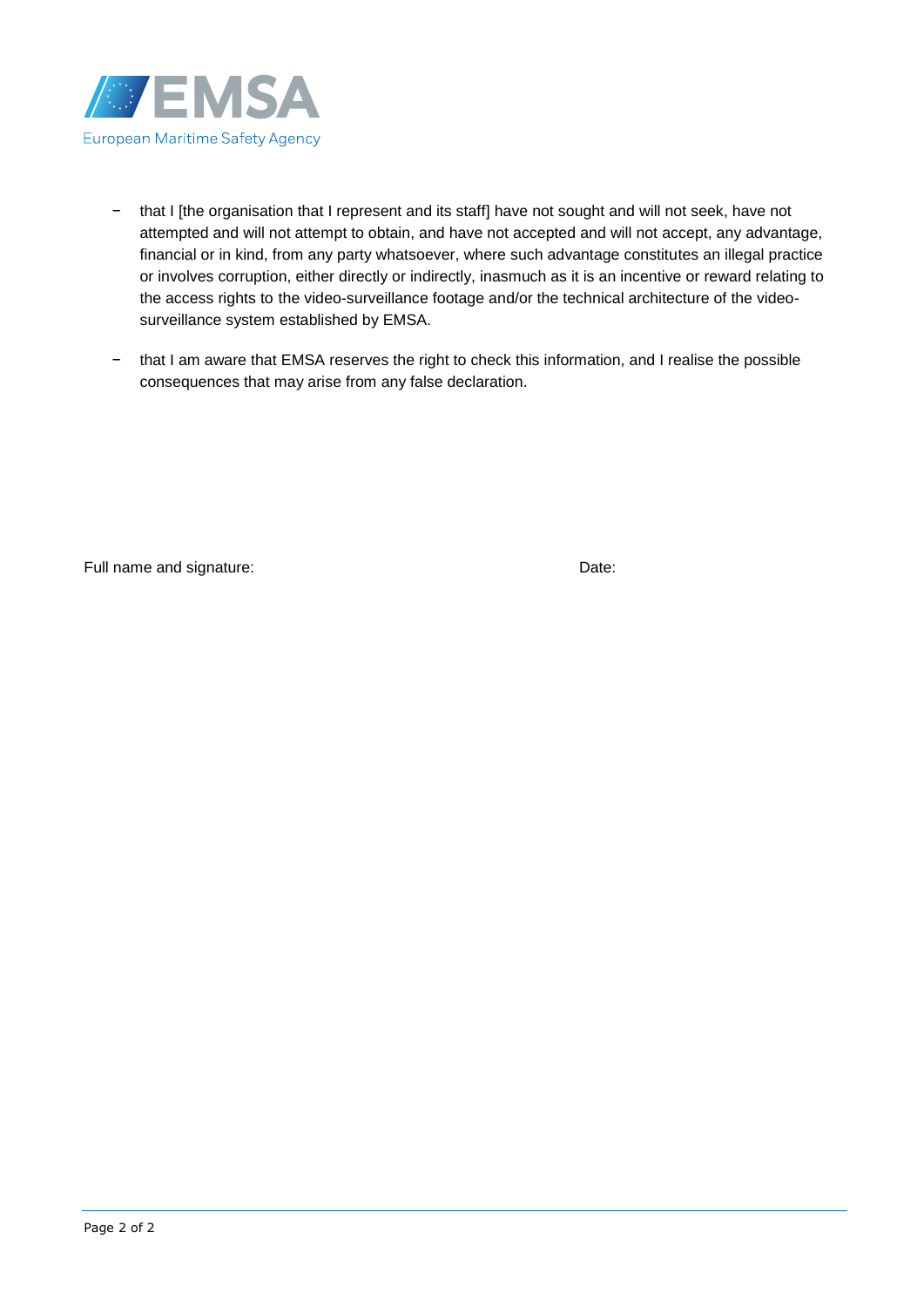

### **Attachment 6**

### **Register of retention and transfers**

| Number | Date and<br>Time | Entity<br>requesting the<br>disclosure | <b>Brief</b><br>description | Justification | Deadline for<br>EMSA copy to<br>be destroyed | Authorised by | Signature |
|--------|------------------|----------------------------------------|-----------------------------|---------------|----------------------------------------------|---------------|-----------|
|        |                  |                                        |                             |               |                                              |               |           |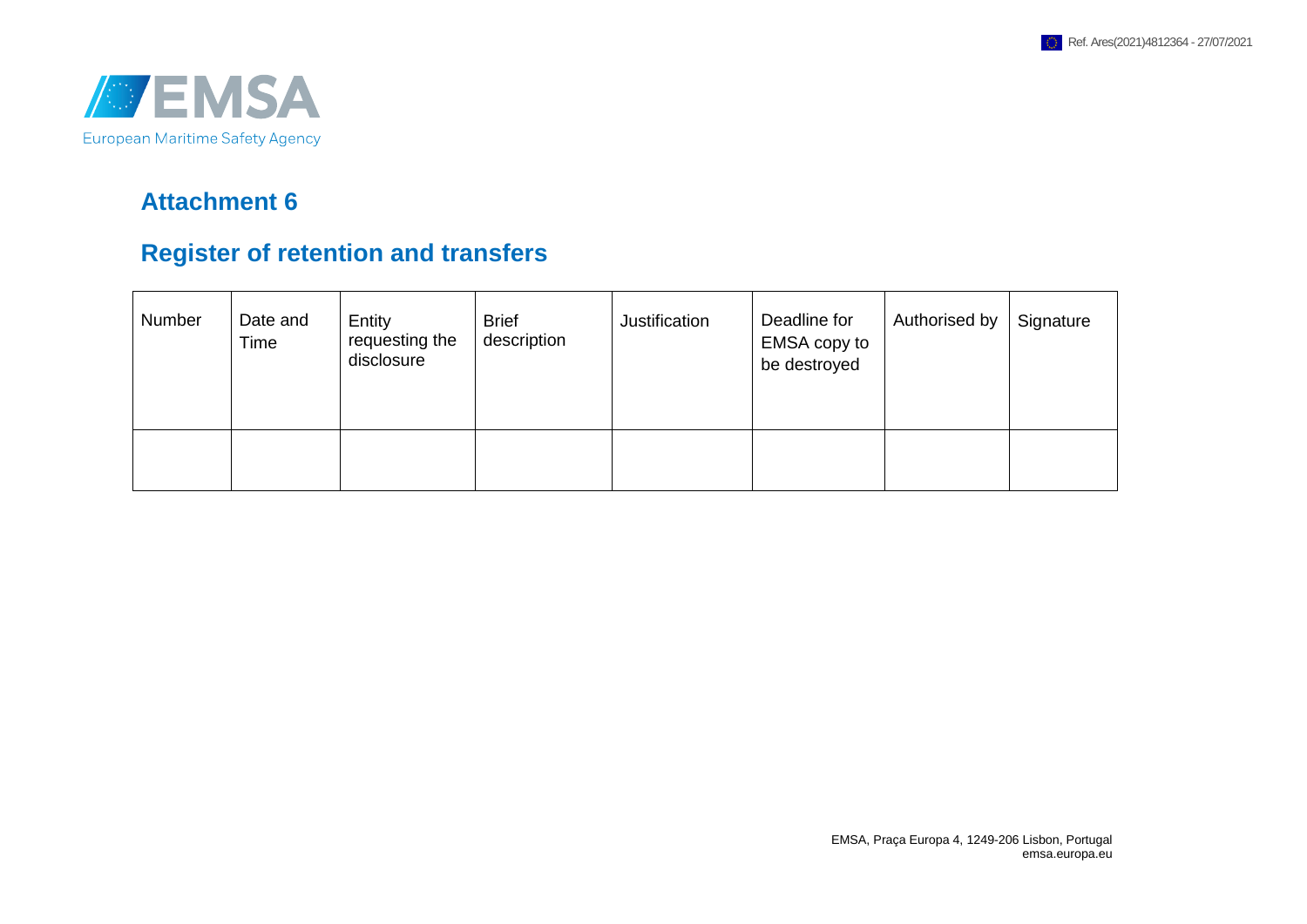

### **Attachment 7**

### **EMSA on-the-spot data protection notice**